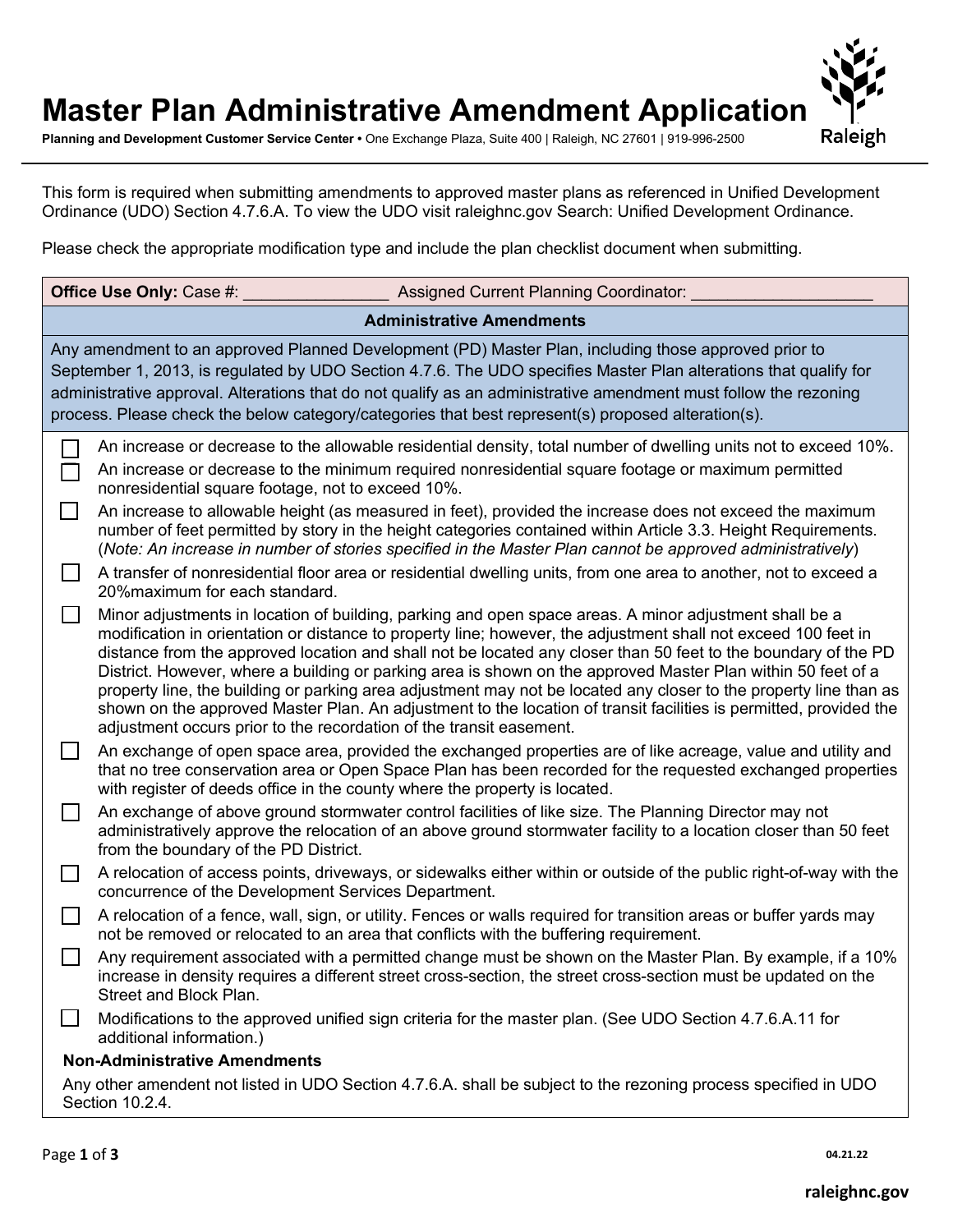| <b>General Information</b>                                                                                                                                                                                                                                                                                                       |                                        |                             |                           |  |  |  |  |  |  |
|----------------------------------------------------------------------------------------------------------------------------------------------------------------------------------------------------------------------------------------------------------------------------------------------------------------------------------|----------------------------------------|-----------------------------|---------------------------|--|--|--|--|--|--|
| Date:                                                                                                                                                                                                                                                                                                                            | Date amended (1):<br>Date amended (2): |                             |                           |  |  |  |  |  |  |
| Existing Zoning Case #(s):                                                                                                                                                                                                                                                                                                       |                                        | Development name:           |                           |  |  |  |  |  |  |
| Inside City limits?<br>$\sqcap$ Yes<br>1No                                                                                                                                                                                                                                                                                       |                                        |                             |                           |  |  |  |  |  |  |
| Property address(es):                                                                                                                                                                                                                                                                                                            |                                        |                             |                           |  |  |  |  |  |  |
| Site $P.I.N.(s)$ :                                                                                                                                                                                                                                                                                                               |                                        |                             |                           |  |  |  |  |  |  |
| Please describe the scope of the amendment. (A Narrative may be attached to the application).                                                                                                                                                                                                                                    |                                        |                             |                           |  |  |  |  |  |  |
| <b>Current Property Owner/Developer Contact Name:</b><br>NOTE: If property ownership has not been established attach purchase agreement with submission.                                                                                                                                                                         |                                        |                             |                           |  |  |  |  |  |  |
| Company:                                                                                                                                                                                                                                                                                                                         |                                        | Title:                      |                           |  |  |  |  |  |  |
| Address:                                                                                                                                                                                                                                                                                                                         |                                        |                             |                           |  |  |  |  |  |  |
| Phone #:                                                                                                                                                                                                                                                                                                                         | Email:                                 |                             |                           |  |  |  |  |  |  |
| <b>Applicant Name:</b>                                                                                                                                                                                                                                                                                                           |                                        |                             |                           |  |  |  |  |  |  |
| Company:                                                                                                                                                                                                                                                                                                                         | Address:                               |                             |                           |  |  |  |  |  |  |
| Phone #:                                                                                                                                                                                                                                                                                                                         | Email:                                 |                             |                           |  |  |  |  |  |  |
| <b>Master Plan General Information</b><br>(To be completed by applicant)                                                                                                                                                                                                                                                         |                                        |                             |                           |  |  |  |  |  |  |
| <b>APPROVED MASTER PLAN DATA</b>                                                                                                                                                                                                                                                                                                 |                                        |                             | PROPOSED MASTER PLAN DATA |  |  |  |  |  |  |
| Total number of units:                                                                                                                                                                                                                                                                                                           |                                        | Total number of units:      |                           |  |  |  |  |  |  |
| Total number of buildings:                                                                                                                                                                                                                                                                                                       |                                        | Total number of buildings:  |                           |  |  |  |  |  |  |
| Total amount of open space:                                                                                                                                                                                                                                                                                                      |                                        | Total amount of open space: |                           |  |  |  |  |  |  |
| Total square footage:                                                                                                                                                                                                                                                                                                            |                                        | Total square footage:       |                           |  |  |  |  |  |  |
|                                                                                                                                                                                                                                                                                                                                  |                                        |                             |                           |  |  |  |  |  |  |
|                                                                                                                                                                                                                                                                                                                                  | <b>SIGNATURE BLOCK</b>                 |                             |                           |  |  |  |  |  |  |
| In filing this plan as the property owner(s), I/we do hereby agree and firmly bind ourselves, my/our heirs,<br>executors, administrators, successors, and assigns jointly and severally to construct all improvements and make<br>all dedications as shown on this proposed development plan as approved by the City of Raleigh. |                                        |                             |                           |  |  |  |  |  |  |
| I hereby designate<br>to serve as my agent regarding<br>this application, to receive and response to administrative comments, to resubmit plans on my behalf, and to<br>represent me in any public meeting regarding this application.                                                                                           |                                        |                             |                           |  |  |  |  |  |  |

I/we have read, acknowledge, and affirm that this project is conforming to all application requirements applicable with the proposed development use. I acknowledge that this application is subject to the filing calendar and submittal policy, which states applications will expire after six consecutive months of inactivity.

| $\sim$<br>.<br>.<br>`'<br>- | -<br>Date:<br>---- |
|-----------------------------|--------------------|
| . Duiu<br>ame<br>יי         |                    |